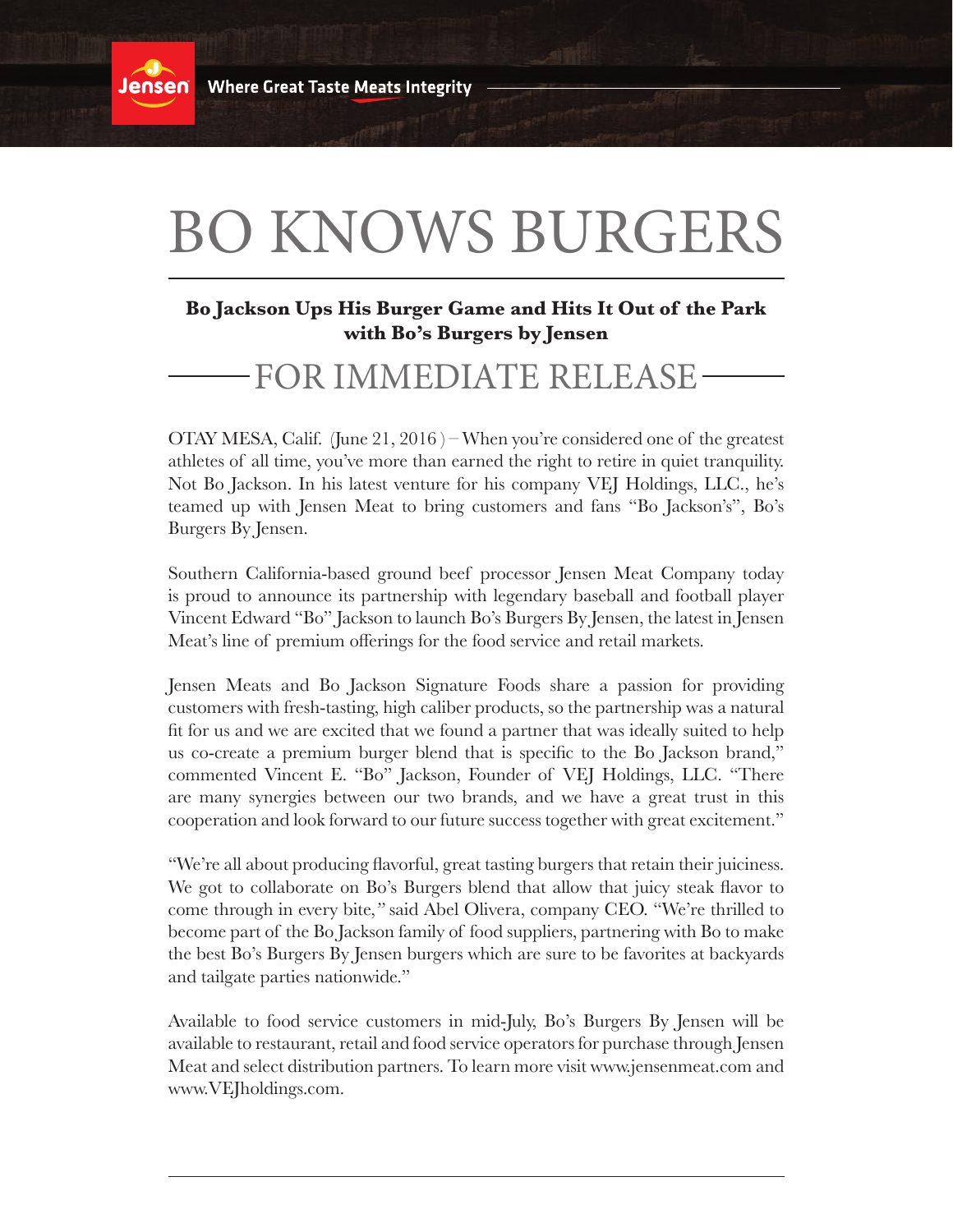



#### **About Jensen Meat, Co.**

Jensen Meat, Co., is a privately held leading processor and marketer of high quality ground beef products. Located in the Otay Mesa area of San Diego, CA, the company has strong branded products sold under Fat Burger®, Great Value®, Kroger®, Sam's Choice®, Sysco®, and other licensed product extensions. Founded in 1958 by Reggie Jensen, it produces 75 million pounds of ground beef annually from its new 150,000-sq.-ft. plant, where it manufactures 250 SKUs of individually quick-frozen and fresh patties. Jensen Meat products are sold through retail, foodservice, and club store channels throughout the United States.